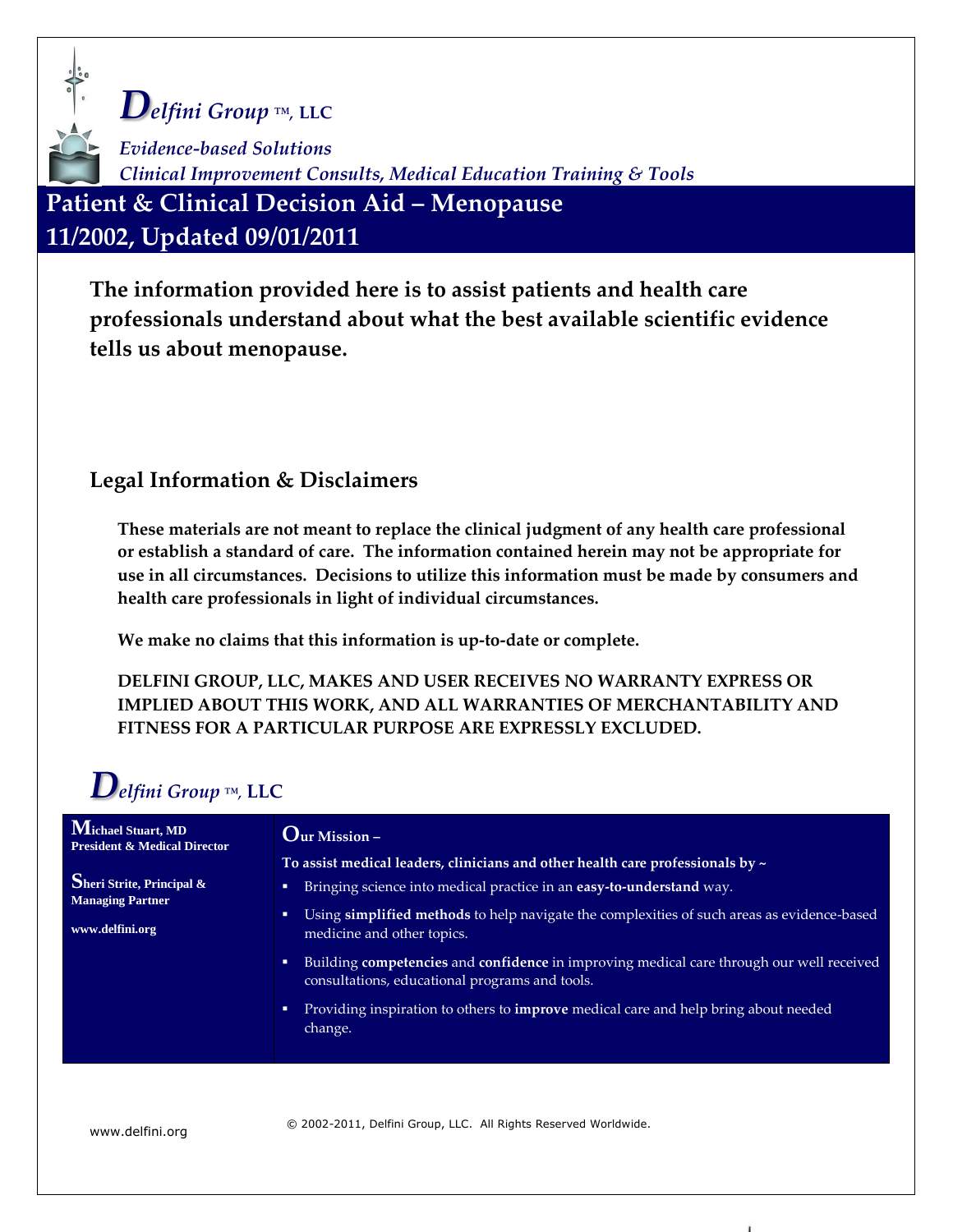# *Did you know?*

1. Nearly **half** of all women experiencing menopause **do not** have significant menopausal symptoms such as hot flashes or vaginal dryness, which are thought to be caused by a drop in estrogen blood levels that happens naturally as we age.

**Nearly 50% of all women have an easy menopause**.

- 2. Although estrogen can be effective in treating symptoms of menopause, **estrogen replacement with progestin has risks** as shown by a major, high quality research study – the *Women's Health Initiative*.
- 3. There are **less risky, but less effective alternatives** to estrogen replacement therapy for women.
- 4. You will need to make the choice **that** *you* **feel is best for you** because there is such a variety in many factors –
	- The number and severity of symptoms and how frequently you experience them.
	- Personal situations (e.g., whether or not you have a family history of breast cancer or bone fractures).
	- Individual preferences.
	- People **react differently to the same medication** a medication that works well for someone else might not be the best choice for you – and vice versa.
	- Many choices can be used **in combination**.

We have put together the following information to help you understand your **options** and to make a treatment decision:

- **I. Quick Reference Summary –** Quick information by treatment options.
- **II. Detailed Reference Summary on Options –** Detailed information by symptom.
- **III.** Benefits, Risks and Uncertainties of Estrogen and Progestin Visual aids.
- **IV. Scientific Information –** How we analyzed this information for you.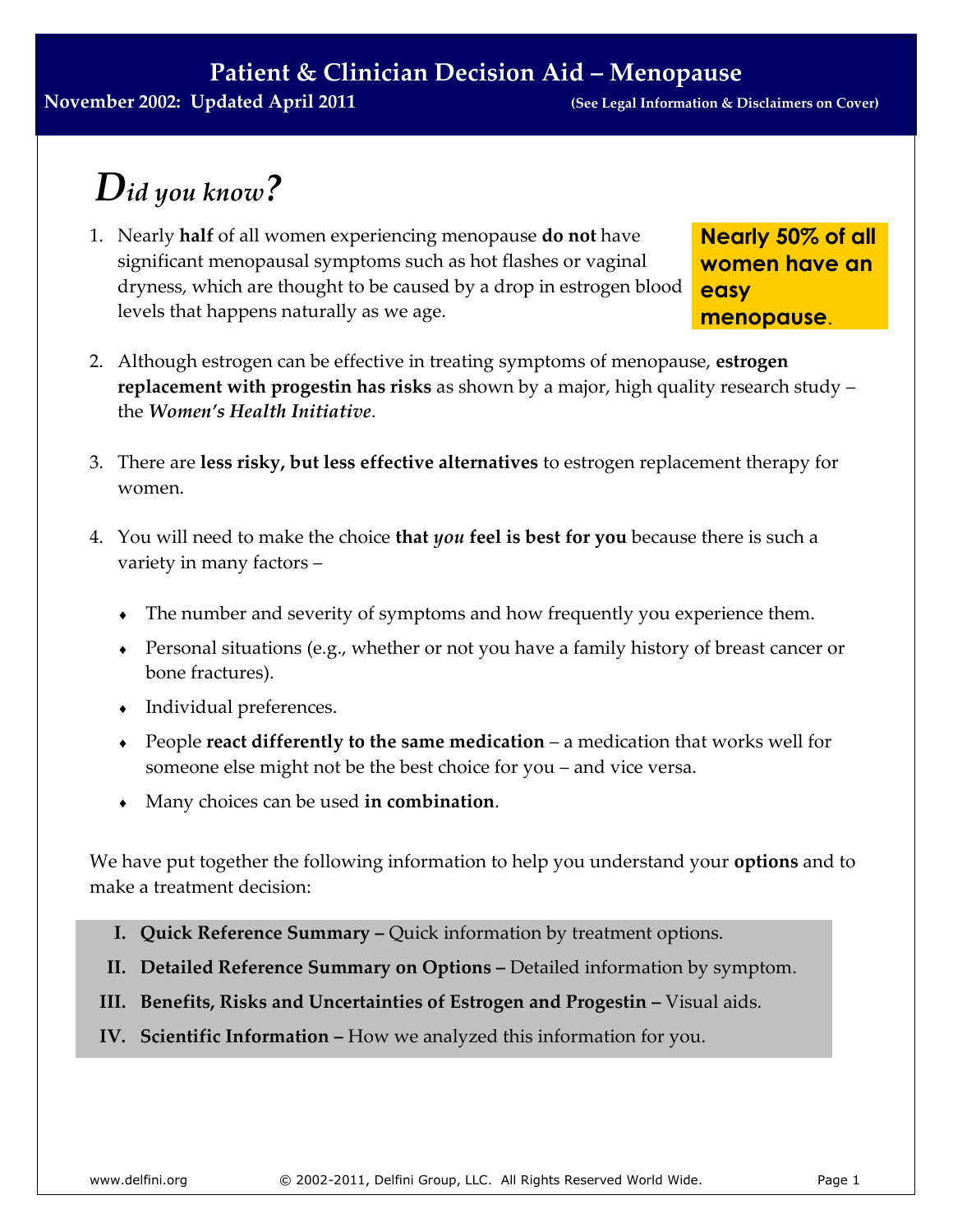#### **November 2002: Updated April 2011 (See Legal Information & Disclaimers on Cover)**

**Reminder ►**

### **I. Quick Reference Summary**

- **●** Indicates **strong** scientific evidence is behind the recommendation, based on high quality research.
- Indicates the strength of the scientific evidence is **moderate**.
- **○** Indicates the **opinion** of medical experts or others, but scientific evidence is **absent or weak**.

**Benefit:** What works for someone else, might not work for you – and vice versa.

**Risks:** With any product, **long term risks may be unknown.**

| <b>Treatment</b>                                  | <b>Symptoms &amp; Strength of Evidence</b>                         |                                                                          |                                                    |                                                 |                                                        |                                                                                                                                          |                                                                                              |                                                                                  |
|---------------------------------------------------|--------------------------------------------------------------------|--------------------------------------------------------------------------|----------------------------------------------------|-------------------------------------------------|--------------------------------------------------------|------------------------------------------------------------------------------------------------------------------------------------------|----------------------------------------------------------------------------------------------|----------------------------------------------------------------------------------|
| Options for<br>Menopause                          | <b>Relieving</b><br><b>Hot Flashes</b><br>& Night<br><b>Sweats</b> | <b>Relieving</b><br>Vaginal<br><b>Dryness &amp;</b><br><b>Discomfort</b> | <b>Relieving</b><br><b>Mood</b><br><b>Symptoms</b> | <b>Protection</b><br>against<br><b>Fracture</b> | Protection<br>against<br><b>Colon</b><br><b>Cancer</b> | <b>Increased</b><br><b>Chance of Heart</b><br><b>Attack, Stroke,</b><br><b>Blood Clots in</b><br>Leg or Lung,<br>urinary<br>incontinence | <b>Increased</b><br><b>Chance</b><br>of<br><b>Invasive</b><br><b>Breast</b><br><b>Cancer</b> | <b>Increased</b><br><b>Chance of</b><br><b>Endometrial</b><br><b>Hyperplasia</b> |
| Lifestyle (e.g.,<br>smoking, weight,<br>exercise) | $\bigcirc$                                                         |                                                                          |                                                    | $\circ$                                         |                                                        |                                                                                                                                          |                                                                                              |                                                                                  |
| <b>OTC Products</b>                               |                                                                    | $\circ$                                                                  |                                                    |                                                 |                                                        |                                                                                                                                          |                                                                                              |                                                                                  |
| Calcium and<br>Vitamin D                          |                                                                    |                                                                          |                                                    | $\odot$                                         |                                                        |                                                                                                                                          |                                                                                              |                                                                                  |
| Soy and Other<br>Phyto-estrogen<br>Products       | $\bigcirc$                                                         |                                                                          |                                                    |                                                 |                                                        |                                                                                                                                          |                                                                                              |                                                                                  |
| <b>Black Cohosh</b>                               | $\circ$                                                            |                                                                          |                                                    |                                                 |                                                        |                                                                                                                                          |                                                                                              |                                                                                  |
| Evening Primrose<br>Oil                           | $\circ$                                                            |                                                                          |                                                    |                                                 |                                                        |                                                                                                                                          |                                                                                              |                                                                                  |
| Dong quai                                         | $\circ$                                                            |                                                                          |                                                    |                                                 |                                                        |                                                                                                                                          |                                                                                              |                                                                                  |
| Anti-depressants &<br>blood pressure<br>meds      | $\odot$                                                            |                                                                          | Anti-<br>depressants<br>may be<br>helpful          |                                                 |                                                        |                                                                                                                                          |                                                                                              |                                                                                  |
| Biphosphonate<br>meds (e.g.,<br>Fosamax)          |                                                                    |                                                                          |                                                    |                                                 |                                                        |                                                                                                                                          |                                                                                              |                                                                                  |
| Estrogen                                          |                                                                    | $\circ$                                                                  | $\circ$                                            |                                                 | $\circ$                                                |                                                                                                                                          | $\circ$                                                                                      |                                                                                  |
| Estrogen &<br>progestin                           |                                                                    | $\circ$                                                                  | $\circ$                                            |                                                 |                                                        |                                                                                                                                          |                                                                                              |                                                                                  |
|                                                   |                                                                    |                                                                          |                                                    |                                                 |                                                        |                                                                                                                                          |                                                                                              |                                                                                  |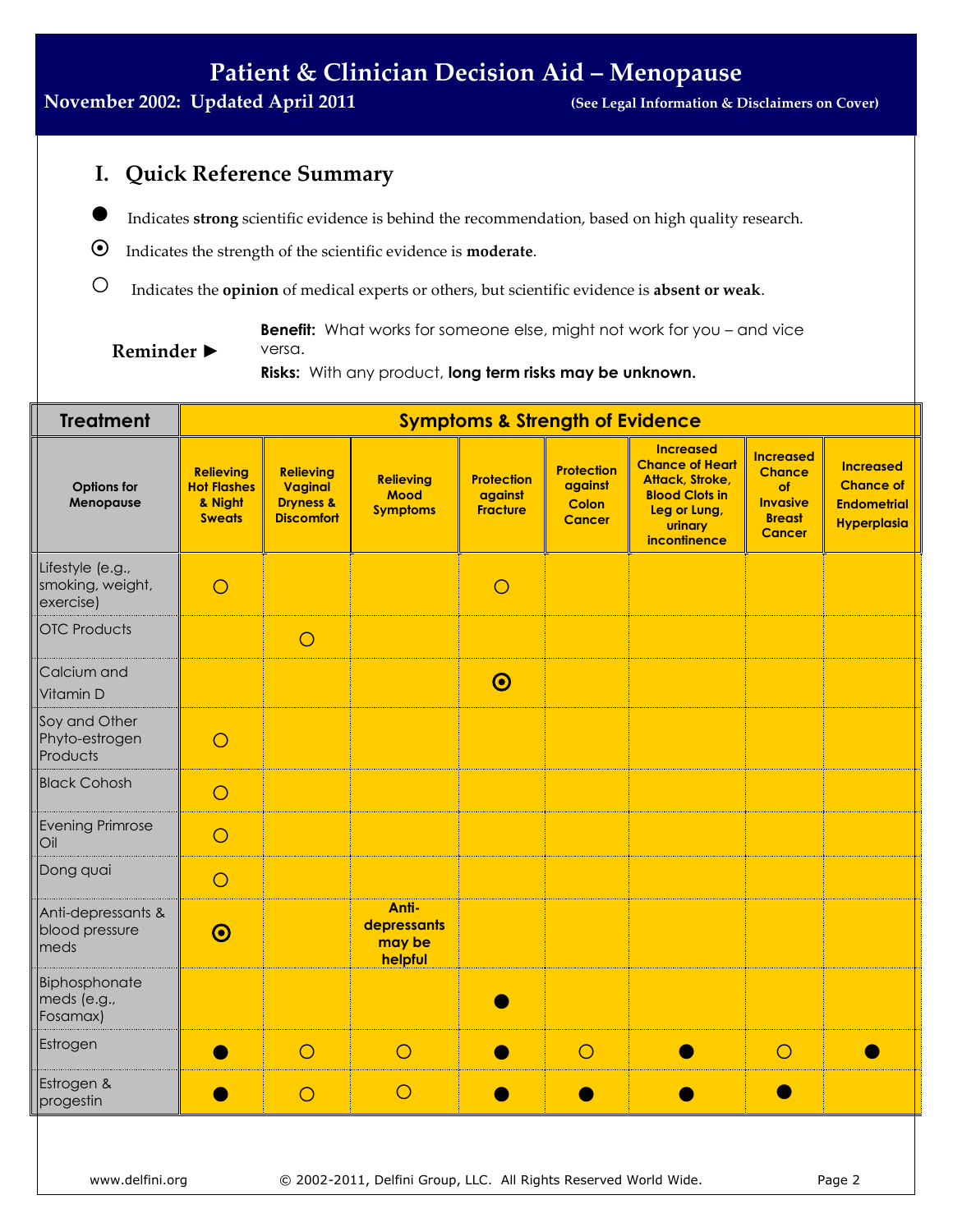### **II. Information to Help Women Facing Decisions at Menopause**

| <b>Treating Hot</b><br><b>Flashes</b>                    | <b>Information</b><br><b>About Options</b>                                                                                                                                                                                                                                                                                                                                                                                                                                                                                                                                                          | <b>Scientific</b><br><b>Evidence</b>                                                                                                                                        |  |
|----------------------------------------------------------|-----------------------------------------------------------------------------------------------------------------------------------------------------------------------------------------------------------------------------------------------------------------------------------------------------------------------------------------------------------------------------------------------------------------------------------------------------------------------------------------------------------------------------------------------------------------------------------------------------|-----------------------------------------------------------------------------------------------------------------------------------------------------------------------------|--|
| <b>Lifestyle Changes</b>                                 | Removable layers of clothing<br>п<br><b>Exercise</b><br>٠<br>Zero to moderate use of alcohol, caffeine and<br>٠<br>spicy foods<br><b>Quitting smoking</b><br>٠<br>Fluid intake (cool liquids may be helpful)<br>٠                                                                                                                                                                                                                                                                                                                                                                                   | $O$ Weak<br>Consensus of medical experts and<br>weak scientific evidence.                                                                                                   |  |
| <b>Soy and Other</b><br>Phytoestrogen<br><b>Products</b> | Soy foods seem to have estrogen-like effects<br>٠<br>because of their plant-based estrogens<br>(phytoestrogens).<br>Soy extracts and supplements (e.g., isoflavones<br>٠<br>formulated into powder or pills) should be use<br>with some caution because, in order to relieve hot<br>flashes, the amount of supplement required might<br>possibly be as risky as estrogen replacement pills.<br>We do not know.<br>Flaxseeds, oats, lentils, almonds also contain<br>٠<br>phytoestrogens and may be added to the diet.<br>There is no evidence showing that these items are<br>effective or harmful. | O Weak<br>There are limited studies of soy<br>products which are of short duration<br>and which show contradictory results<br>(e.g., placebo may be as effective as<br>soy) |  |
| <b>Herbal Remedies</b><br><b>Black Cohosh</b>            | Available in teas, powders, liquid extracts, e.g.,<br>٠<br>Remifemin.<br>Usually taken twice daily<br>٠                                                                                                                                                                                                                                                                                                                                                                                                                                                                                             | O Weak<br>There are limited studies which are of<br>short duration and show<br>contradictory results (e.g., placebo<br>may be as effective as black cohosh).                |  |
| <b>Herbal Remedies</b><br><b>Evening Primrose</b><br>Oil | ٠<br>Evening primrose oil is a source of gamolenic<br>acid, which is believed by some to suppress hot<br>flashes.<br>Optimal dosage is unknown. The one study<br>٠<br>available in the published medical literature<br>(showing no benefit) utilized 500mg capsules<br>taken twice daily.                                                                                                                                                                                                                                                                                                           | $\circ$ Weak<br>Very little evidence is available and<br>that evidence is weak.                                                                                             |  |
| <b>Herbal Remedies</b><br>Dong Quai                      | Dong quai is produced from the crushed root of<br>٠<br>Angelica sinensis and is available over the<br>counter.<br>Optimal dosage is unknown.<br>٠                                                                                                                                                                                                                                                                                                                                                                                                                                                   | <b>Weak</b><br>$\circ$<br>Very little evidence is available and<br>that evidence is weak.                                                                                   |  |

www.delfini.org © 2002-2011, Delfini Group, LLC. All Rights Reserved World Wide. Page 3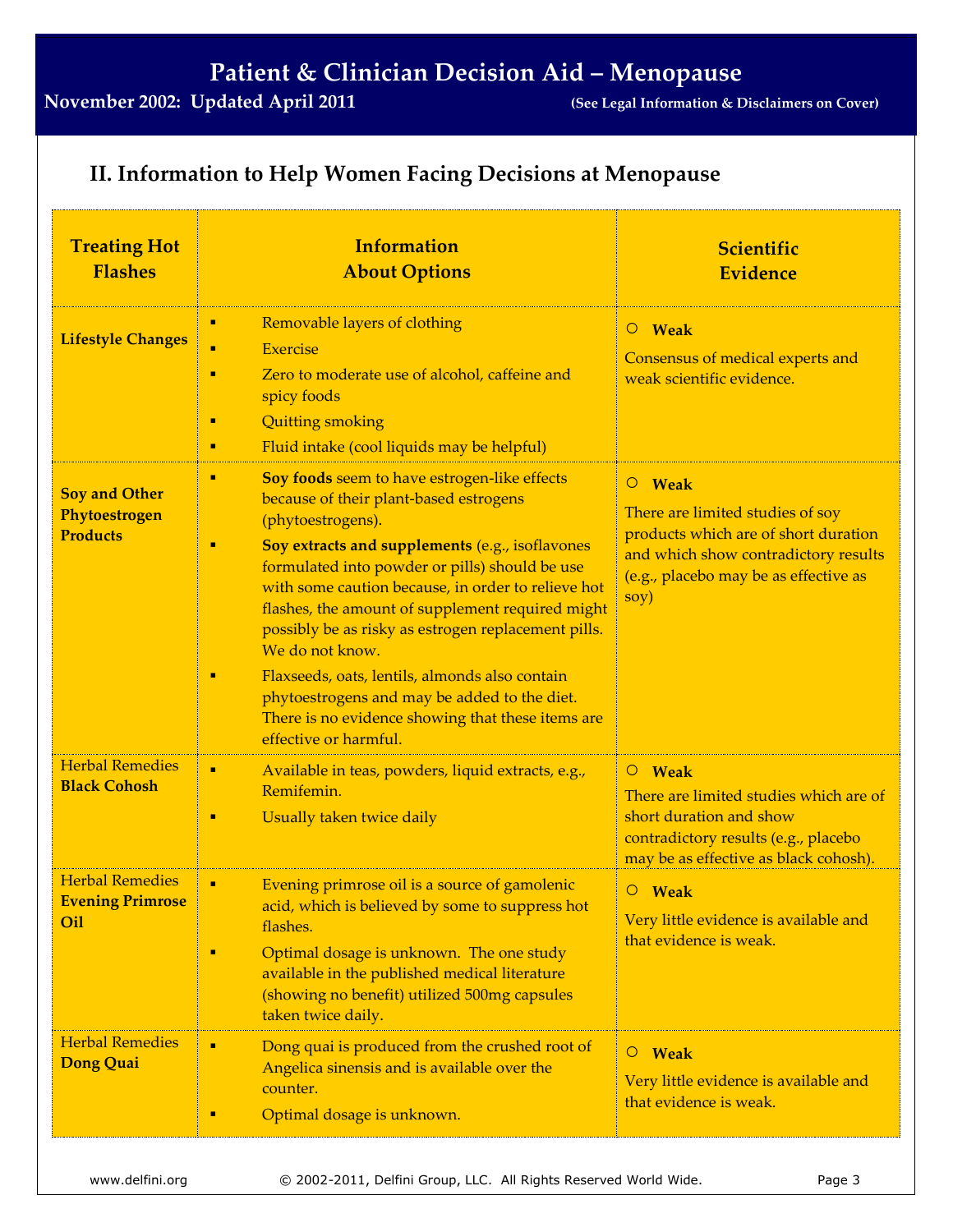| <b>Treating Hot</b><br><b>Flashes</b>                                                                      | <b>Information</b><br><b>About Options</b>                                                                                                                                                                                                                                                                                                                                                                                                                                                                                                                                                                                                                                                                                                                                                                                                                                                                                                                                               | <b>Scientific</b><br><b>Evidence</b>                                                                                                                                                                                                                                                                                                                                                                                                                                                                                                                                                                                                                                         |
|------------------------------------------------------------------------------------------------------------|------------------------------------------------------------------------------------------------------------------------------------------------------------------------------------------------------------------------------------------------------------------------------------------------------------------------------------------------------------------------------------------------------------------------------------------------------------------------------------------------------------------------------------------------------------------------------------------------------------------------------------------------------------------------------------------------------------------------------------------------------------------------------------------------------------------------------------------------------------------------------------------------------------------------------------------------------------------------------------------|------------------------------------------------------------------------------------------------------------------------------------------------------------------------------------------------------------------------------------------------------------------------------------------------------------------------------------------------------------------------------------------------------------------------------------------------------------------------------------------------------------------------------------------------------------------------------------------------------------------------------------------------------------------------------|
| Other<br>Prescription<br><b>Drugs</b><br>Antidepressants<br>and/or<br><b>Blood pressure</b><br>medications | You should discuss the use of antidepressant<br>٠<br>medications or blood pressure medications for<br>hot flashes with your doctor.                                                                                                                                                                                                                                                                                                                                                                                                                                                                                                                                                                                                                                                                                                                                                                                                                                                      | Moderate<br>$\odot$<br>There are several small clinical trials<br>demonstrating relief from hot flashes.                                                                                                                                                                                                                                                                                                                                                                                                                                                                                                                                                                     |
| <b>Estrogen</b> (without<br>prosgestin)                                                                    | $\blacksquare$<br>Estrogen alone (also known as conjugated<br>estrogen) is available generically and in other<br>forms, such as the brand name, Premarin.<br>A large study (the Women's Health Initiative)<br>٠<br>evaluated the risk of invasive breast cancer, heart<br>attack, stroke and blood clots in women taking<br>estrogen alone (without progestin) after having<br>had a hysterectomy. The risk of stroke was<br>increased by 12 strokes per 10,000 persons over a<br>time period of 6.8 years. The risk of hip fracture<br>was decreased by 2 fractures per 10,000 persons<br>over 6.8 years. A later Women's Health Initiative<br>study (Feb, 2005) reported that the risk of urinary<br>incontinence with conjugated estrogen was<br>increased by 10 cases of incontinence per 100<br>women over 1 year.<br>Taking estrogen alone should be discussed with<br>٠<br>your doctor.<br>See below on Progestin which is used to reduce<br>the risk of endometrial hyperplasia. | <b>• Strong</b><br>Strong evidence of <b>benefit</b> for hot<br>flashes and reduced risk of fractures<br>of the hip and spine.<br><b>Strong evidence of harms (increased</b><br>risk of endometrial hyperplasia, stroke<br>and urinary incontinence).<br>Moderate<br>$\odot$<br>-Moderate evidence of increased risk<br>of blood clots in the legs (7 clots per<br>10,000 persons over a time period of<br>6.8 years).<br>- Moderate evidence of no increased<br>or decreased risk of breast cancer,<br>colon cancer, death, heart disease, or<br>blood clots in the lungs.<br>O Weak<br>Weak evidence of benefit for vaginal<br>symptoms, mood symptoms or colon<br>cancer. |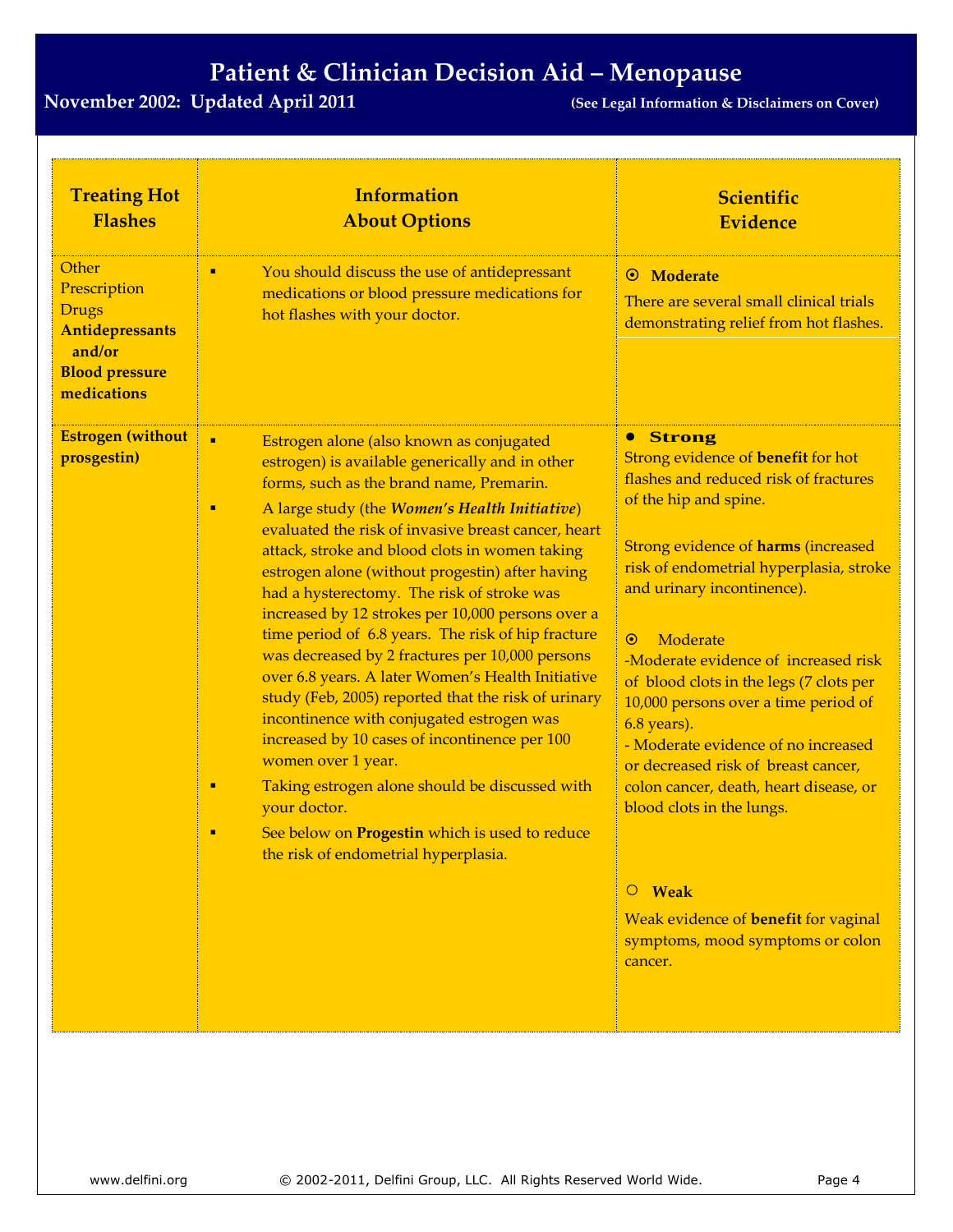| <b>Treating Hot</b>                                               | <b>Information</b>                                                                                                                                                                                                                                                                                                                                                                                                                                                                                                                                                                                                                                                                                                                                                                                                                                                                                                                                                                                                                                | Scientific                                                                                                                                                                                                                                                                                                                                                                                            |
|-------------------------------------------------------------------|---------------------------------------------------------------------------------------------------------------------------------------------------------------------------------------------------------------------------------------------------------------------------------------------------------------------------------------------------------------------------------------------------------------------------------------------------------------------------------------------------------------------------------------------------------------------------------------------------------------------------------------------------------------------------------------------------------------------------------------------------------------------------------------------------------------------------------------------------------------------------------------------------------------------------------------------------------------------------------------------------------------------------------------------------|-------------------------------------------------------------------------------------------------------------------------------------------------------------------------------------------------------------------------------------------------------------------------------------------------------------------------------------------------------------------------------------------------------|
| <b>Flashes</b>                                                    | <b>About Options</b>                                                                                                                                                                                                                                                                                                                                                                                                                                                                                                                                                                                                                                                                                                                                                                                                                                                                                                                                                                                                                              | <b>Evidence</b>                                                                                                                                                                                                                                                                                                                                                                                       |
| <b>Estrogen plus</b><br>Progestin<br><b>Combination</b><br>(oral) | Available as a combination or as separate<br>$\blacksquare$<br>prescriptions. Progestin is used to reduce the risk<br>of endometrial hyperplasia.<br>Prempro (used in Women's Health Initiative<br>٠<br>study), Femhrt, Activella, Premarin with a<br>progestin (given in two different pills)<br>The table below on How the Risks and Benefits<br>٠<br>of Estrogen and Progestin Stack Up shows you<br>the data from the <i>Women's Health Initiative</i><br>regarding the benefits and increased risk of using<br>these medications. The women in the first<br>published report took Prempro (estrogen and<br>progestin) for about 5 years, and the numbers<br>below are the risks and benefits you might have<br>over 5 years of time. There is less risk if you take<br>estrogen for a shorter length of time.<br>You may wish to discuss a reduced dosage of<br>п<br>estrogen and progestin with your doctor. It is<br>possible, but unproven, that taking a lower dose<br>will reduce risks of invasive breast cancer, blood<br>clots, etc. | <b>Strong</b><br>Strong evidence of <b>benefit</b> for hot<br>flashes, reduced risk of fractures and<br>colon cancer.<br>Strong evidence of harms (e.g.,<br>increased risk of dementia, heart<br>attack, stroke, blood clots in leg and<br>lung, urinary incontinence and<br>invasive breast cancer).<br><b>Weak</b><br>$\circ$<br>Weak evidence of benefit for vaginal<br>symptoms or mood symptoms. |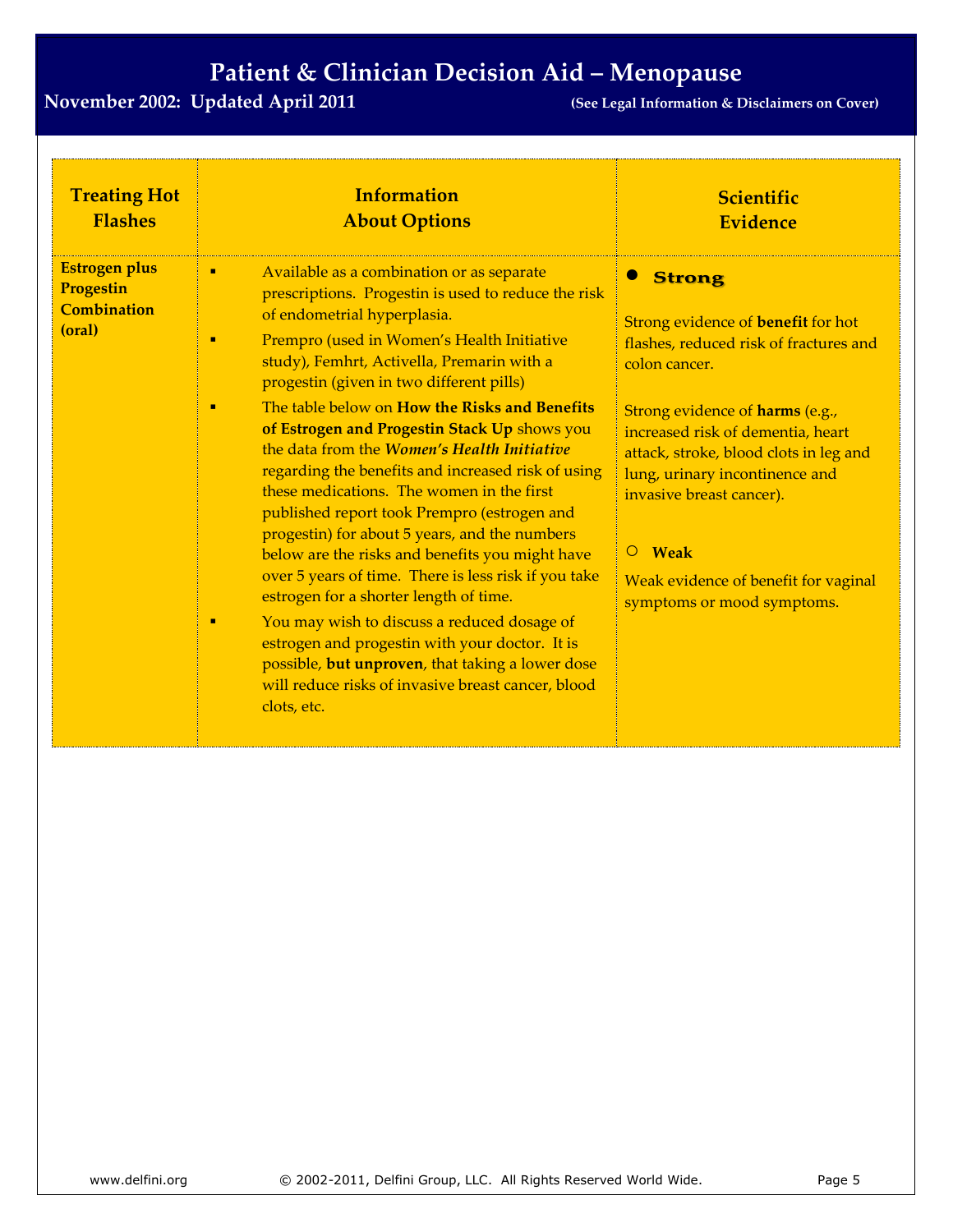| <b>Treating</b><br><b>Vaginal Dryness</b><br>& Discomfort | Information<br><b>About Options</b>                                                                                                                                        | Scientific<br>Evidence                                                             |
|-----------------------------------------------------------|----------------------------------------------------------------------------------------------------------------------------------------------------------------------------|------------------------------------------------------------------------------------|
| Over-The-Counter<br><b>Products</b>                       | K-Y Jelly, Replens and other preparations<br>٠<br>may relieve vaginal dryness, itching and<br>pain                                                                         | $\circ$<br>Weak<br>Consensus of medical experts                                    |
| <b>Estrogen preparations</b><br>used vaginally            | Estrogen preparations for use vaginally<br>٠<br>have been shown to improve vaginal<br>dryness, but the risks of estrogen pills<br>may be as great as with oral medications | $\circ$<br>Weak<br>Consensus of medical experts                                    |
| <b>Estrogen</b>                                           | See the table for estrogen and progestin<br>$\blacksquare$<br>above in the section, Treating Hot<br>Flashes.                                                               | Weak<br>$\circ$<br>Very little evidence is available and that<br>evidence is weak. |
| <b>Estrogen and</b><br>Progestin                          | See the table for estrogen and progestin<br>٠<br>above in the section, Treating Hot<br>Flashes.                                                                            | $\circ$<br>Weak<br>Very little evidence is available and that<br>evidence is weak. |

| <b>Relieving</b><br><b>Mood Symptoms</b>                         | <b>Information</b><br><b>About Options</b>                                                                                                                                       | <b>Scientific</b><br><b>Evidence</b>                                                      |
|------------------------------------------------------------------|----------------------------------------------------------------------------------------------------------------------------------------------------------------------------------|-------------------------------------------------------------------------------------------|
| <b>Estrogen</b> or<br><b>Estrogen and</b><br>Progestin<br>(Oral) | • See the table for estrogen and progestin<br>above in the section, Treating Hot<br><b>Flashes.</b>                                                                              | <b>Weak</b><br>$\circ$<br>Very little evidence is available and that<br>evidence is weak. |
| Anti-depressants                                                 | No studies have been done specific to<br>٠.<br>menopausal moods swings; however,<br>there is strong evidence anti-depressants<br>can help depression and other mood<br>symptoms. |                                                                                           |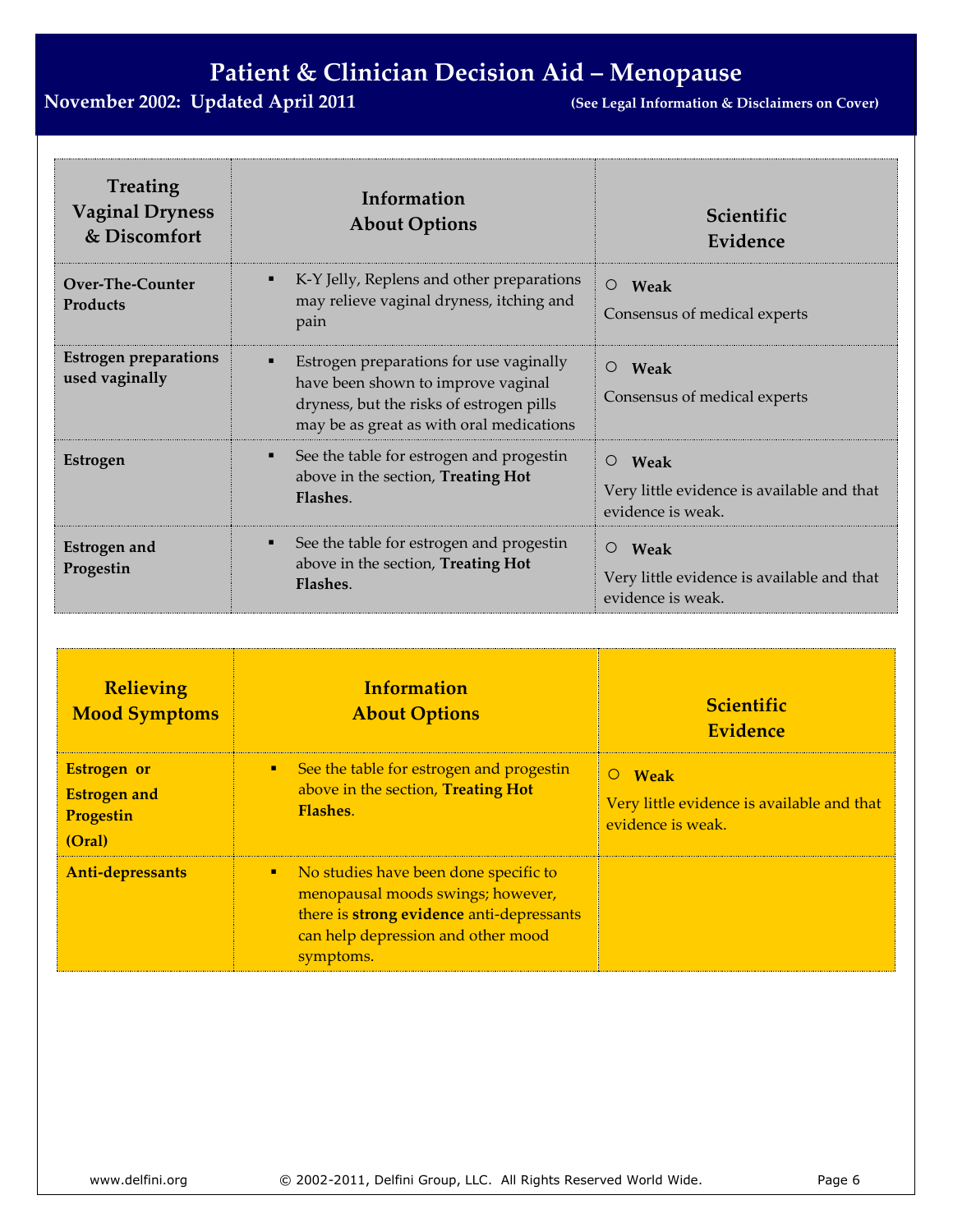| Protecting<br><b>Bone from</b><br>Fracture                        | Information<br><b>About Options</b>                                                                                                                                                                                                                                                                                                                                                                                                                                                                                                                                                                                      | Scientific<br>Evidence                                                                                                                                                                                                                                                                                                                                                                                                                                                                       |
|-------------------------------------------------------------------|--------------------------------------------------------------------------------------------------------------------------------------------------------------------------------------------------------------------------------------------------------------------------------------------------------------------------------------------------------------------------------------------------------------------------------------------------------------------------------------------------------------------------------------------------------------------------------------------------------------------------|----------------------------------------------------------------------------------------------------------------------------------------------------------------------------------------------------------------------------------------------------------------------------------------------------------------------------------------------------------------------------------------------------------------------------------------------------------------------------------------------|
| Lifestyle<br>Changes.                                             | Weight bearing exercise<br>٠<br>Zero to moderate use of alcohol; smoking<br>cessation<br>Attention to slippery rugs, shoes. In high risk<br>٠<br>patients, hip protectors may prevent fracture                                                                                                                                                                                                                                                                                                                                                                                                                           | Weak<br>$\circ$<br>Consensus of medical experts and<br>weak evidence.                                                                                                                                                                                                                                                                                                                                                                                                                        |
| Calcium &<br>Vitamin D                                            | The National Osteoporosis Foundation<br>٠<br>recommends postmenopausal women and men ><br>50 years old maintain adequate calcium intake (at<br>least 1,200 mg/day) and vitamin D intake (800-<br>1,000 units/day).                                                                                                                                                                                                                                                                                                                                                                                                       | Moderate<br>$\odot$<br>Recent meta-analyses (studies that<br>incorporate multiple previous studies)<br>report that a combination of calcium<br>and vitiamin D reduces hip and non-<br>spine fracture but vitamin D alone<br>does not.<br>To complexify this further, there is<br>weak and inconclusive evidence from<br>several studies suggesting that calcium<br>plus vitamin D supplements increase<br>stroke and heart attack risk. Further<br>studies are needed to clarify this issue. |
| Biphosphonates<br>(e.g., alendronate<br>- brand name,<br>Fosamax) | Fosamax or Actonel (can be taken daily or<br>٠<br>weekly).<br>In women at high risk for fractures (e.g., taking<br>٠<br>seizure medications, steroids such as prednisone,<br>or if you have severe arm and leg weakness and<br>are very thin) you may benefit from Fosamax or<br>Actonel (alendronate). If 25 women at high risk<br>are treated for 3 years with biphosphonates, one<br>will benefit by not having a hip fracture. There<br>are also benefits in the prevention of other<br>fractures.<br>Biphosphonates can cause serious reactions such<br>п<br>as esophageal and stomach irritation and<br>ulceration | <b>Strong</b><br>Strong evidence of <b>benefit</b> by<br>increasing bone density and<br>preventing of fractures in high risk<br>women<br>Strong evidence of harms - side effects<br>(stomach irritation) are fairly common.                                                                                                                                                                                                                                                                  |
| Estrogen<br>preparations                                          | See the table for estrogen and progestin above in<br>٠<br>the section, Treating Hot Flashes.                                                                                                                                                                                                                                                                                                                                                                                                                                                                                                                             | <b>Strong</b><br>Strong scientific evidence of benefit.                                                                                                                                                                                                                                                                                                                                                                                                                                      |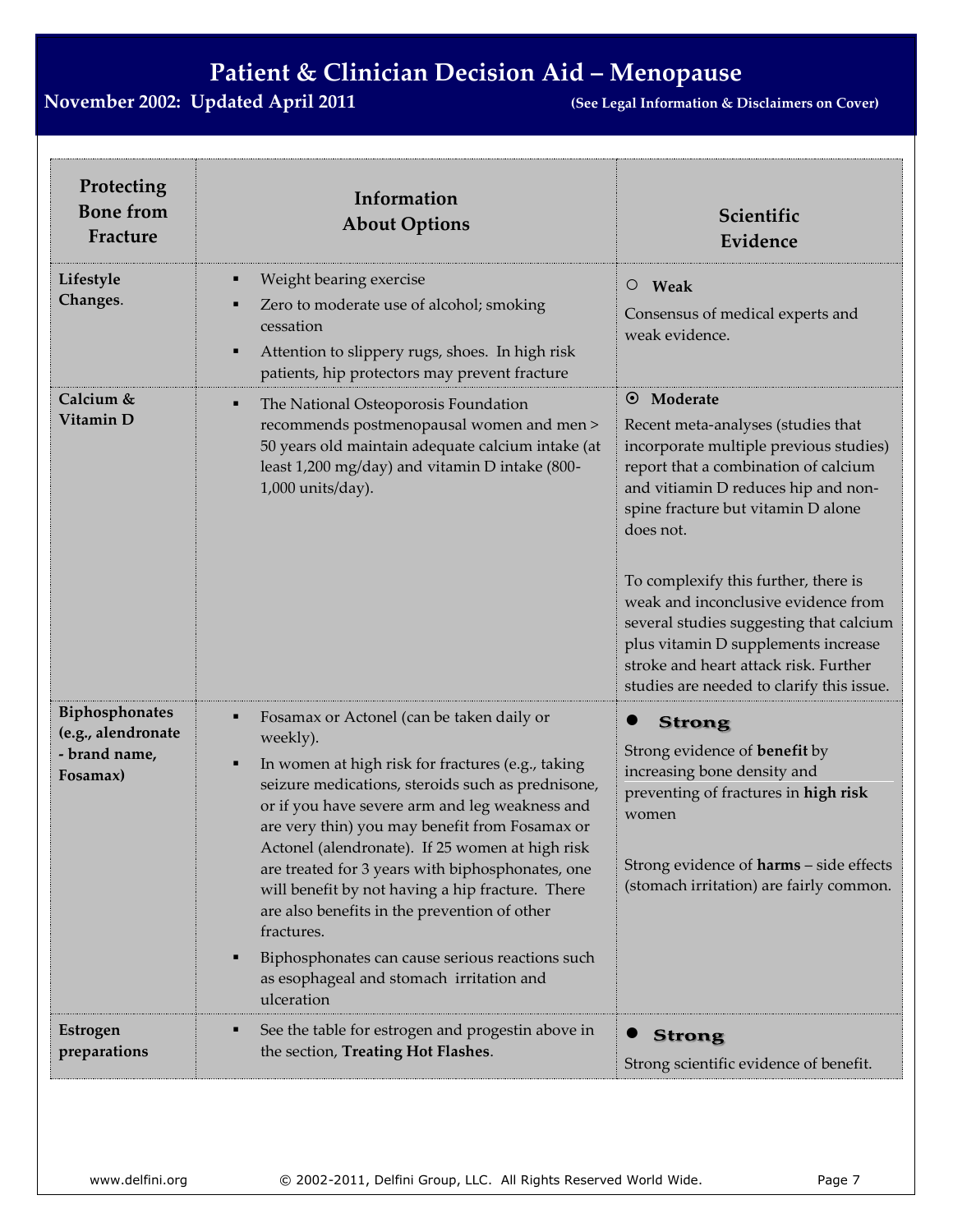| <b>Protection</b><br><b>Against</b><br><b>Colon Cancer</b><br><b>Estrogen</b> | <b>Information</b><br><b>About Options</b><br>See the table for estrogen and progestin above in<br>п                                                                                                                                                                                                                                                                                                                     | Scientific<br><b>Evidence</b><br>O Weak                                                                                                                                                                       |
|-------------------------------------------------------------------------------|--------------------------------------------------------------------------------------------------------------------------------------------------------------------------------------------------------------------------------------------------------------------------------------------------------------------------------------------------------------------------------------------------------------------------|---------------------------------------------------------------------------------------------------------------------------------------------------------------------------------------------------------------|
|                                                                               | the section, Treating Hot Flashes.                                                                                                                                                                                                                                                                                                                                                                                       | Very little evidence is available and<br>that evidence is weak.                                                                                                                                               |
| <b>Estrogen and</b><br><b>Progestin</b>                                       | See the table for estrogen and progestin above in<br>٠<br>the section, Treating Hot Flashes.                                                                                                                                                                                                                                                                                                                             |                                                                                                                                                                                                               |
| <b>Protection from</b><br>Heart Attack &<br><b>Stroke</b>                     | Information<br><b>About Options</b>                                                                                                                                                                                                                                                                                                                                                                                      | Scientific<br>Evidence                                                                                                                                                                                        |
| <b>Lifestyle Changes</b>                                                      | Quitting smoking, healthy diet, avoiding obesity,<br>regular exercise and maintaining normal blood<br>pressure.                                                                                                                                                                                                                                                                                                          | Weak to<br>$\circ$<br>Moderate<br>$\odot$<br>For some risk factors, such as quitting<br>smoking, there is moderate scientific<br>evidence of benefit. For others, such<br>as obesity, the evidence is weaker. |
| Aspirin                                                                       | Discuss benefits/risks with your doctor. If your<br>٠<br>risk is high, aspirin may be recommended.<br>If a woman has had a heart attack, aspirin is likely<br>٠<br>to be beneficial: For every 10 women with a<br>history of a heart attack who takes aspirin for 5<br>years, 1 woman will be prevented from having<br>another heart attack or dying from a heart attack.                                                | <b>Strong</b><br>There is strong evidence that aspirin<br>is effective in decreasing cardiac risk.<br>Potential side effects (stomach<br>irritation, bleeding) exist.                                         |
| Treatment for<br>other<br>cardiovascular risk<br>factors.                     | Your doctor may advise that you should treat<br>your cholesterol or blood pressure, but the<br>decision is made after knowing what your<br><b>BASELINE</b> risk is.<br>To do this, your doctor must calculate your risk of<br>a cardiovascular event (heart attack, stroke) when<br>he or she knows your gender, age, blood pressure,<br>cholesterol levels (total cholesterol and HDL),<br>smoking and diabetic status. | <b>Strong</b><br>There is strong evidence that treating<br>elevated blood pressure and high<br>cholesterol reduces risk of heart<br>attack and stroke in patients at<br>increased risk.                       |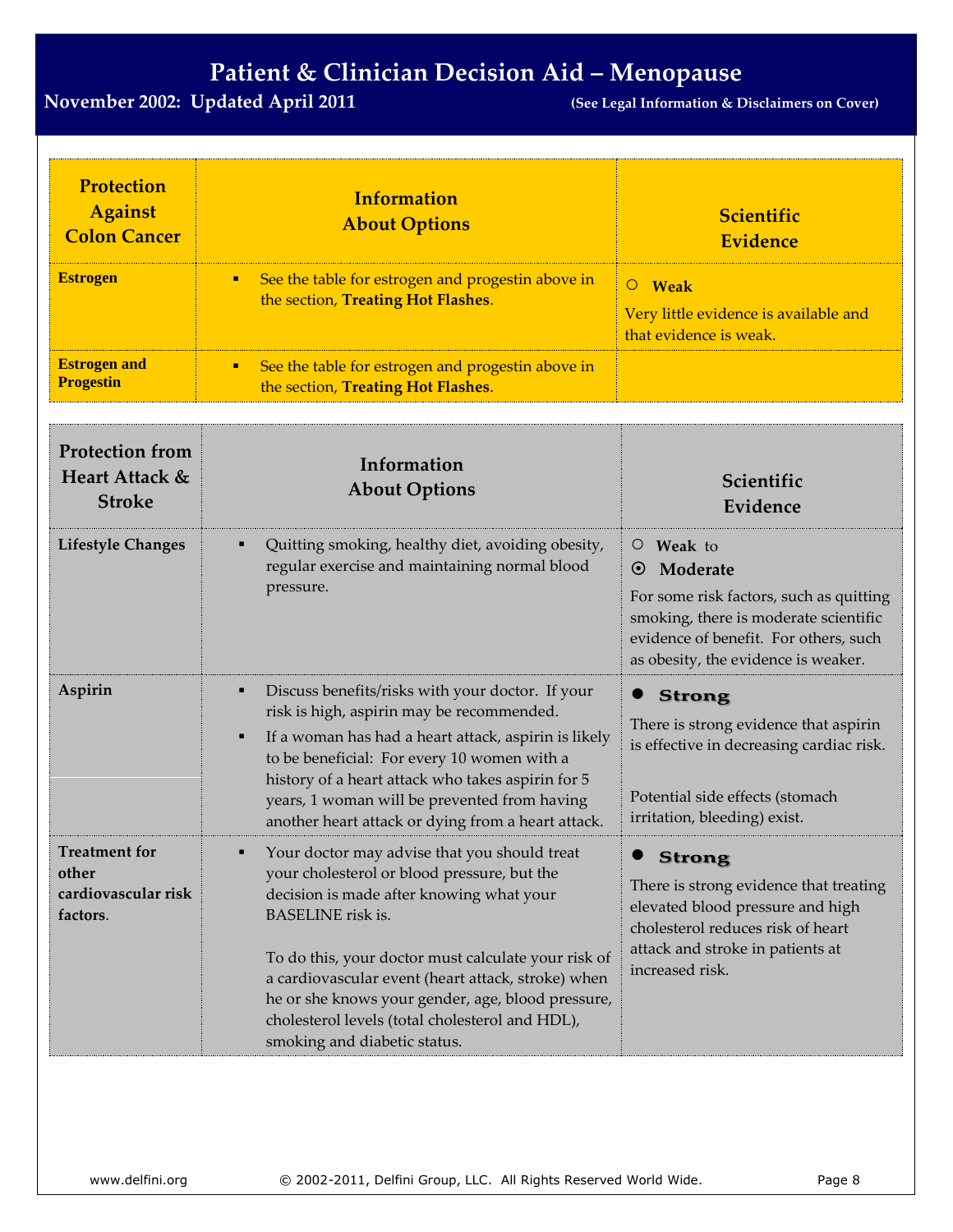### **III. Benefits, Risks and Uncertainties of Estrogen and Progestin**

#### **Uncertainties**

There are many uncertainties involved. For example –

- What about the risks of estrogen without progesterone **for women who have had a hysterectomy**? A large study (the *Women's Health Initiative*) evaluated the risk of invasive breast cancer, heart attack, stroke and blood clots in women taking estrogen alone (without progestin) after having had a hysterectomy over a time period of about 6.8 years. The risk of stroke was increased (statistically significant increase) by 12 strokes per 10,000 persons. The risk of blood clots in the legs was significantly increased by 7events per 10,000 persons. The risk of hip and spine fracture was significantly decreased by 6 fractures per 10,000 persons. There was no statistically significant increase in the risk of breast cancer, colon cancer, or death.
- Are the risks **decreased by using estrogen patches instead of pills**? Since blood levels of estrogen are lower with patches, the risks may be lower, but again we are uncertain.
- Does **progestin alone** (without estrogen) relieve hot flashes? Are the risks lower? There is evidence that progestins decrease hot flashes in studies comparing progestins to placebo, but the studies are of short duration and the long term risks are unknown.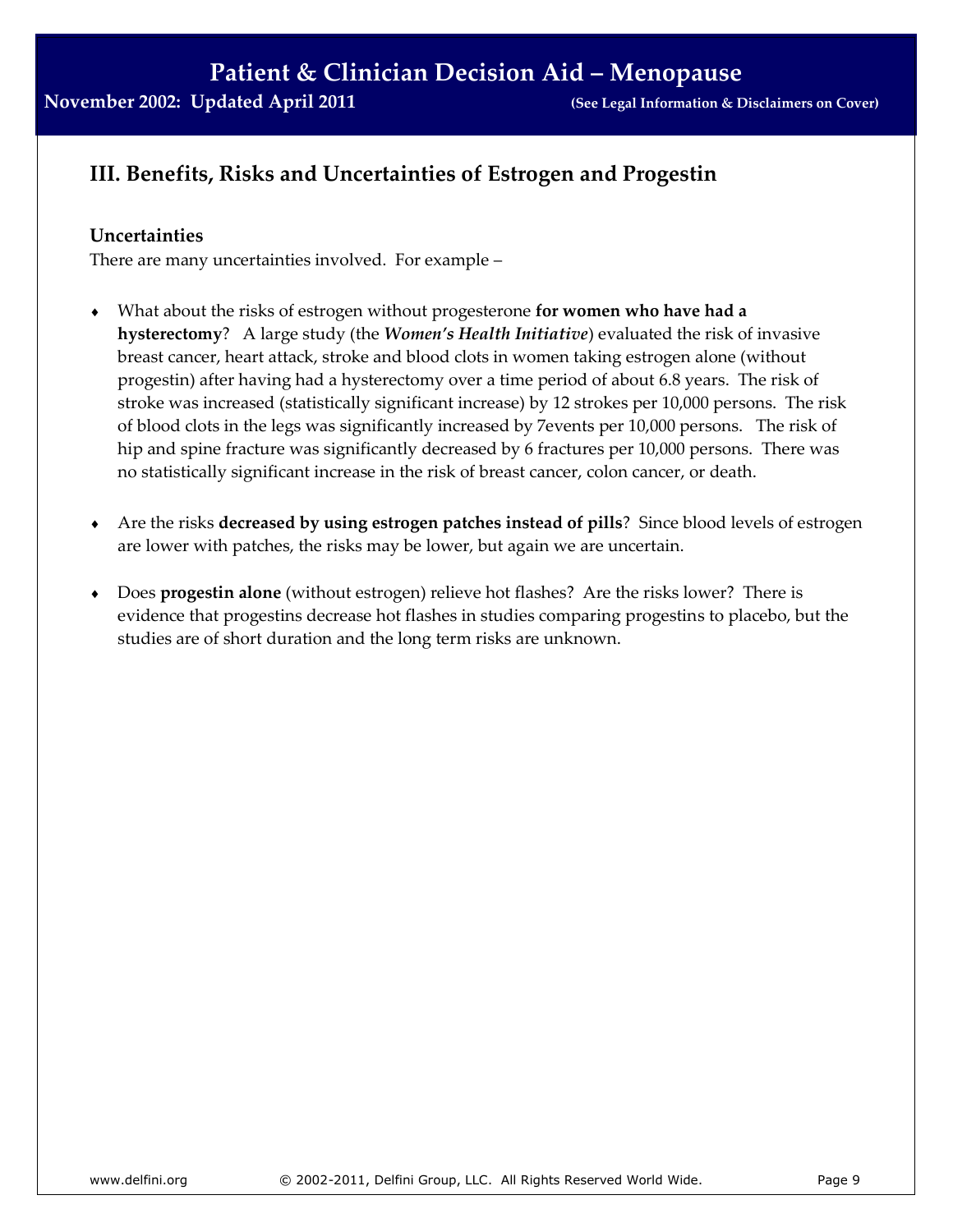#### **Risk & Benefit Information**

*Delfini <sup>R</sup>***<sup>x</sup> Messaging Scripts TM** 

#### **Hormone Replacement Therapy**

The best evidence indicates there are benefits (+) and risks (–) of taking estrogen and progestin. Compared to placebo, within the treatment period below, out of **400 women** the following is expected:

| $+$ Benefit or $-$<br><b>Risk</b> | Number of<br><b>Women</b> | <b>Treatment</b><br>Years | Outcome                                       |
|-----------------------------------|---------------------------|---------------------------|-----------------------------------------------|
| $+$                               | 133                       | 3                         | will avoid hot flashes                        |
| $+$                               | 1                         | 5                         | will be prevented from having a hip fracture  |
| $+$                               | $\sim 9$                  | 5                         | will be prevented from having any fracture    |
| $+$                               | 1                         | 5                         | will be prevented from having colon cancer    |
|                                   | $~1 - 2^*$                | 5                         | will have a heart attack                      |
|                                   | $~1 - 2^*$                | 5                         | will have a stroke                            |
|                                   | $~1 - 2^{*\wedge}$        | 5                         | will have invasive breast cancer              |
|                                   | $~1 - 2$                  | 5                         | will have a pulmonary embolism                |
|                                   | $~1 - 2$                  | 5                         | will have a deep venous thrombosis in the leg |
|                                   | $3 - 4$                   | $\overline{4}$            | will develop dementia                         |
|                                   | ~236                      | $\mathbf{1}$              | Will develop urinary incontinence             |

\*Note: Some risks may be lower in younger postmenopausal women. Important mortality data was obtained by pooling data from the 2 large Women's Health Initiative (WHI) trials [4]. The two trials included 8,832 women aged 50 to 59 years. There were some methodological limitations (grade B-U evidence) but the evidence is suggestive that women < 60 years of age who use HRT for the first time in early menopause for ≤ 10 years may *not* be at increased risk for breast cancer, heart attack, or stroke. According to this data for women with no history of cardiovascular disease approximately 1 death per 1,000 women per year would be prevented by taking HRT

^Note: Based on a follow-up WHI study published in 2011 women with prior hysterectomy taking conjugated equine estrogens may not be at increased risk for CHD and may even be at lower risk for breast cancer than women not taking HRT. However, the breast cancer risk data is conflicting and because of chance or bias the difference in risk for developing breast cancer in HRT users and non-users in this population is inconclusive.

Dosing Information:

Before prescribing any medication, review full prescribing information such as from the Physicians Desk Reference, DrugStore.Com or other source.

#### **Evidence (See References for full citations)**

1. The Cochrane Database of Systematic Reviews The Cochrane Collaboration Volume (1), 2003. PMID 15213207

2. Risks and benefits of estrogen plus progestin in healthy postmenopausal women. Authors: Writing Group for the Women's Health Initiative Journal: JAMA 2002;288:321–333. PMID 15467059

3. Risks and benefits of estrogen plus progestin in healthy postmenopausal women. Authors: Writing Group for the Women's Health Initiative Journal: JAMA 2002-2005. PMID 15657326

4. Rossouw JE, Prentice RL, Manson JE, et al. Postmenopausal hormone therapy and risk of cardiovascular disease and years since menopause. JAMA. 2007; 297(13):1465-1477. PMID 17405972

5. Lacroix AZ, Chlebowski RT, Manson JE, et al. Health Outcomes After Stopping Conjugated Equine Estrogens Among Postmenopausal Women With Prior Hysterectomy: A Randomized Controlled Trial. JAMA. 2011 Apr 6;305(13):1305-1314. PMID: 21467283

Updated by *Delfini* **Group, LLC**, 01/07/10

**Consulted** *Delfini <sup>R</sup>***<sup>x</sup> Messaging Scripts TM Template – www.delfini.org** 

www.delfini.org © 2002-2011, Delfini Group, LLC. All Rights Reserved World Wide. Page 10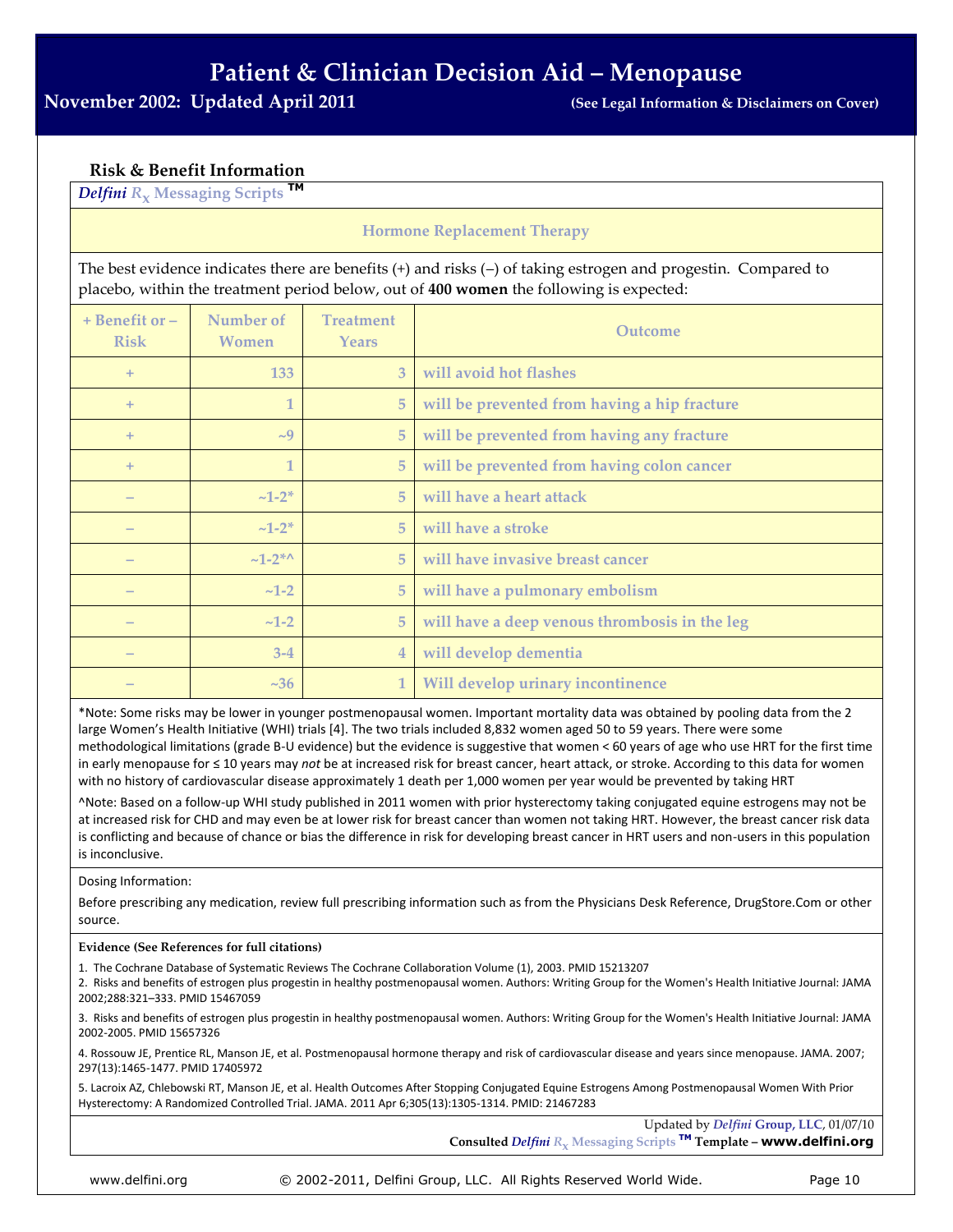### **IV. Scientific Information**

We used a process called **Evidence-based Medicine** to tell you the best information we have about these different choices.

About Evidence-based Medicine **►**

Evidence-based medicine (EBM) a relatively *new* and *improved* way of using science to help doctors understand the best way to practice medicine. In medical publications, there are good research studies and not-so-good research studies. This can be confusing even to the best of doctors. EBM helps make science easier to understand for both doctors and patients.

In EBM, research studies are evaluated by experts to find the "best available" evidence. This helps doctors and patients more accurately predict the health benefits and health risks that patients might expect from using specific drugs or undergoing certain procedures.

#### **About Medications**

**People react differently to the same medication** – a medication that works well for someone else might not be the best choice for you. Often there is no way to know ahead of time which drug will work best for a specific person. Frequently, the best that science can tell us are the chances of benefit or risk by examining health results in a group of people who may be similar to you or different from you in important ways.

This is similar to what happens in a lottery. Each person has so many chances to win or lose, based on estimates of the odds of winning or losing.

Many drugs are so similar that they are considered to be in the same family or "drug class." Drugs in the same class are often substituted for each other even if research has not been done for each of the specific drugs.

◄ About Drug Families

If one type of medication has not worked for you, there may be another drug in the same medication "family" or "drug class" which may work very well. You do not always have to change to a newer, more expensive drug to find a solution. However, sometimes this may be the best solution for you.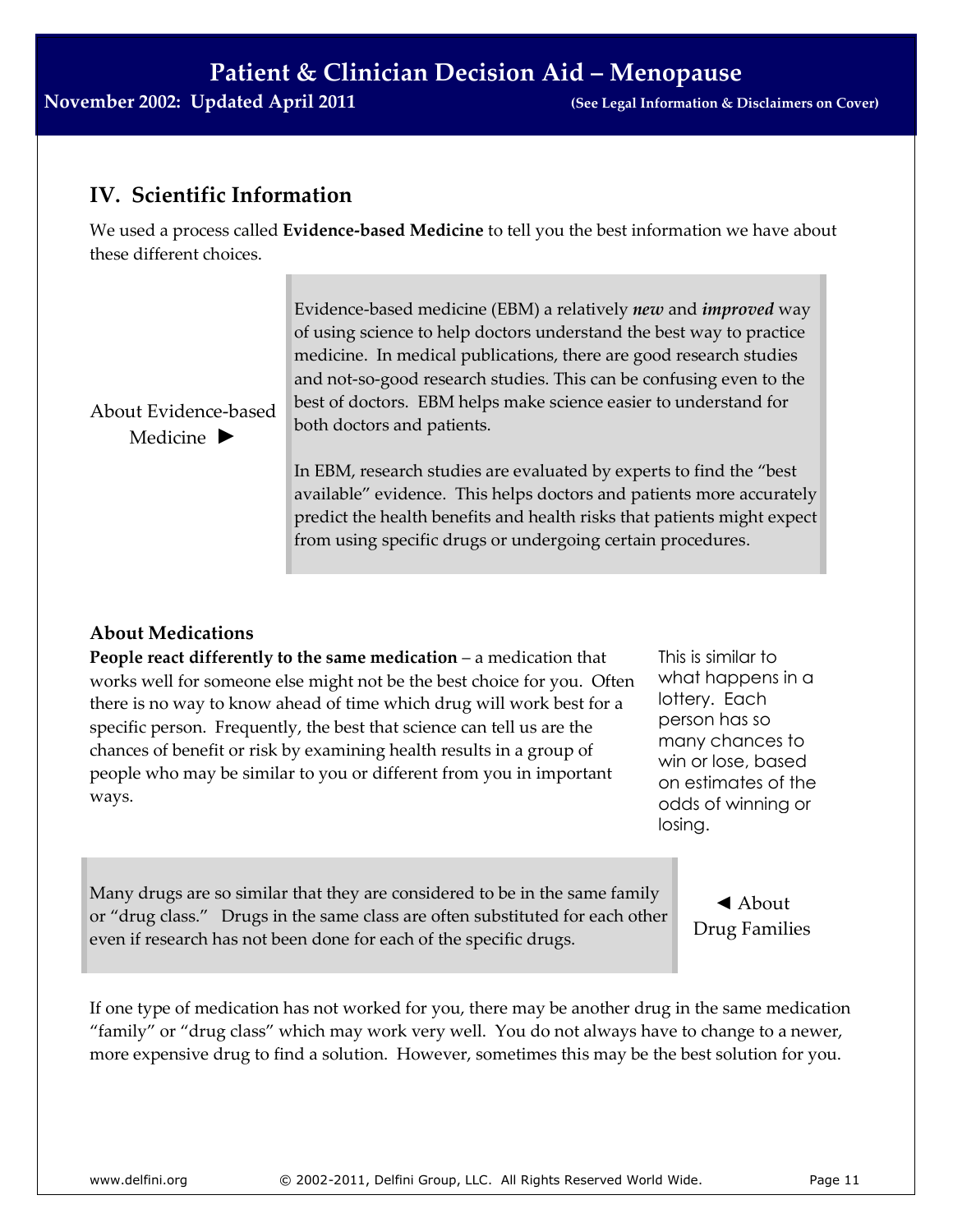### **November 2002: Updated April 2011 (See Legal Information & Disclaimers on Cover)**

About New Drugs ► Many of us become hopeful when we learn about a new drug on the market. But **new** does not always mean *improved*. We need good science, through evidence-based medicine, to learn if a new drug really *is* better – or even as good as – the older drug. And sometimes this takes time before we know.

Many patients begin treatment with **lifestyle changes** and **older drugs** that are frequently **"over-thecounter."** Many of these patients do well without ever needing the newer and usually more expensive medications.

There are some **definite advantages** to taking this more conservative approach:

| <b>Safety</b>        | Older medications are frequently safer.<br><b>TM</b>                                                                                                                                                                                                                                                                                   |
|----------------------|----------------------------------------------------------------------------------------------------------------------------------------------------------------------------------------------------------------------------------------------------------------------------------------------------------------------------------------|
|                      | Newer medications are sometimes found after a year or more to have unsuspected<br>side effects or health risks.                                                                                                                                                                                                                        |
|                      | Most long-term risks of newly-approved medications are not known until<br>physicians discover unsuspected side effects in their patients over time. (For<br>example, it took several years before it was discovered that certain drugs used by<br>millions of people to treat heart attacks actually <i>increased</i> heart problems.) |
| <b>Effectiveness</b> | Many newer medications provide little improvement for patients.<br>TM<br>Even when effective advertising and marketing make it appear that the newer<br>medications are "breakthroughs," often they are not.                                                                                                                           |
| Cost                 | Cost is a real issue.<br><b>TM</b><br>Older drugs are frequently less expensive than newer medications.                                                                                                                                                                                                                                |

However, *many* **new drugs** *are* **significant advances in health care**. You need to make a decision on what you feel may **be most right for you**.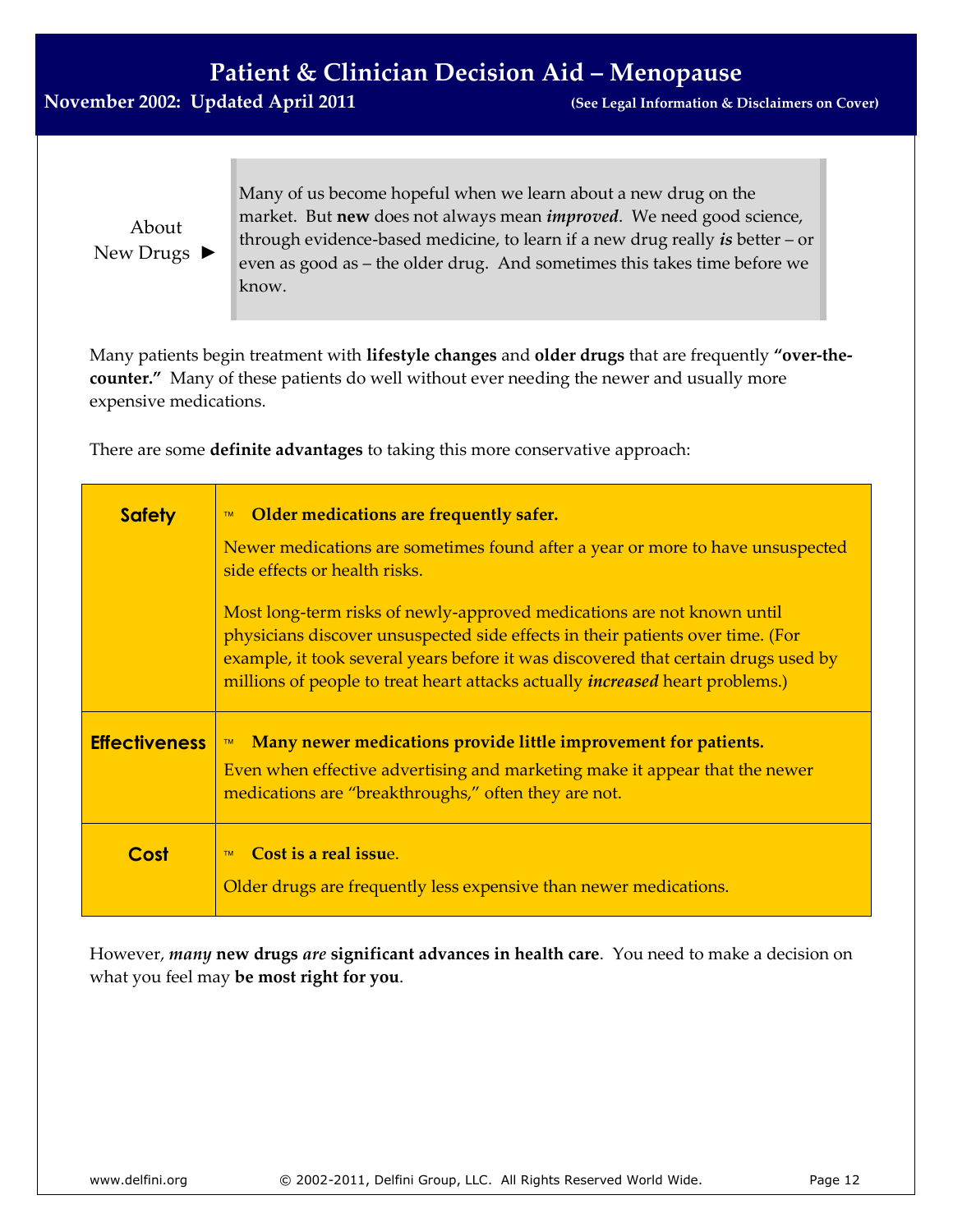#### References

1. Dynamed Review of Black Cohosh: Insufficient evidence to support that black cohosh is more effective than placebo for reduction in menopausal symptoms—based on two systematic reviews with flaws.

[http://web.ebscohost.com/dynamed/detail?vid=11&hid=18&sid=6666367e-152e-4300-a73a-](http://web.ebscohost.com/dynamed/detail?vid=11&hid=18&sid=6666367e-152e-4300-a73a-0d6efbb57b09%40sessionmgr12&bdata=JnNpdGU9ZHluYW1lZC1MSVZFJnNjb3BlPXNpdGU%3d#db=dme&AN=128400&anchor=Uses-and-Efficacy)[0d6efbb57b09%40sessionmgr12&bdata=JnNpdGU9ZHluYW1lZC1MSVZFJnNjb3BlPXNpdGU%3d](http://web.ebscohost.com/dynamed/detail?vid=11&hid=18&sid=6666367e-152e-4300-a73a-0d6efbb57b09%40sessionmgr12&bdata=JnNpdGU9ZHluYW1lZC1MSVZFJnNjb3BlPXNpdGU%3d#db=dme&AN=128400&anchor=Uses-and-Efficacy) [#db=dme&AN=128400&anchor=Uses-and-Efficacy](http://web.ebscohost.com/dynamed/detail?vid=11&hid=18&sid=6666367e-152e-4300-a73a-0d6efbb57b09%40sessionmgr12&bdata=JnNpdGU9ZHluYW1lZC1MSVZFJnNjb3BlPXNpdGU%3d#db=dme&AN=128400&anchor=Uses-and-Efficacy) (Accessed 9/3/11).

2. Levis S, Strickman-Stein N, Ganjei-Azar P, Xu P, Doerge DR, Krischer J. Soy Isoflavones in the Prevention of Menopausal Bone Loss and Menopausal Symptoms: A Randomized, Double-blind Trial. Arch Intern Med. 2011 Aug 8;171(15):1363-9. PubMed PMID: 21824950.

3. Wells GA, Cranney A, Peterson J, Boucher M, Shea B, Robinson V, Coyle D, Tugwell P. Alendronate for the primary and secondary prevention of osteoporotic fractures in postmenopausal women. Cochrane Database Syst Rev. 2008 Jan 23;(1):CD001155. Review. PubMed PMID: 18253985.

4. Reid DM, Hosking D, Kendler D, Brandi ML, Wark JD, Marques-Neto JF, Weryha G, Verbruggen N, Hustad CM, Mahlis EM, Melton ME. A comparison of the effect of alendronate and risedronate on bone mineral density in postmenopausal women with osteoporosis: 24-month results from FACTS-International. Int J Clin Pract. 2008 Apr;62(4):575-84. PubMed PMID: 18324951.

5. Vickers MR, MacLennan AH, Lawton B, Ford D, Martin J, Meredith SK, DeStavola BL, Rose S, Dowell A, Wilkes HC, Darbyshire JH, Meade TW; WISDOM group. Main morbidities recorded in the women's international study of long duration oestrogen after menopause (WISDOM): a randomised controlled trial of hormone replacement therapy in postmenopausal women. BMJ. 2007 Aug 4;335(7613):239. Epub 2007 Jul 11. PubMed PMID: 17626056

6. Nelson HD, Vesco KK, Haney E, Fu R, Nedrow A, Miller J, Nicolaidis C, Walker M, Humphrey L. Nonhormonal therapies for menopausal hot flashes: systematic review and meta-analysis. JAMA. 2006 May 3;295(17):2057-71. Review. PubMed PMID: 16670414.

7. Sato Y, Kanoko T, Satoh K, Iwamoto J. The prevention of hip fracture with risedronate and ergocalciferol plus calcium supplementation in elderly women with Alzheimer disease: a randomized controlled trial. Arch Intern Med. 2005 Aug 8-22;165(15):1737-42. PubMed PMID: 16087821.

www.delfini.org © 2002-2011, Delfini Group, LLC. All Rights Reserved World Wide. Page 13 8. Anderson GL, Limacher M, Assaf AR, Bassford T, Beresford SA, Black H, Bonds D, Brunner R, Brzyski R, Caan B, Chlebowski R, Curb D, Gass M, Hays J, Heiss G, Hendrix S, Howard BV, Hsia J, Hubbell A, Jackson R, Johnson KC, Judd H, Kotchen JM, Kuller L, LaCroix AZ, Lane D, Langer RD, Lasser N, Lewis CE, Manson J, Margolis K, Ockene J, O'Sullivan MJ, Phillips L, Prentice RL, Ritenbaugh C, Robbins J, Rossouw JE, Sarto G, Stefanick ML, Van Horn L, Wactawski-Wende J, Wallace R, Wassertheil-Smoller S; Women's Health Initiative Steering Committee. Effects of conjugated equine estrogen in postmenopausal women with hysterectomy: the Women's Health Initiative randomized controlled trial. JAMA. 2004 Apr 14;291(14):1701-12. PubMed PMID: 15082697.